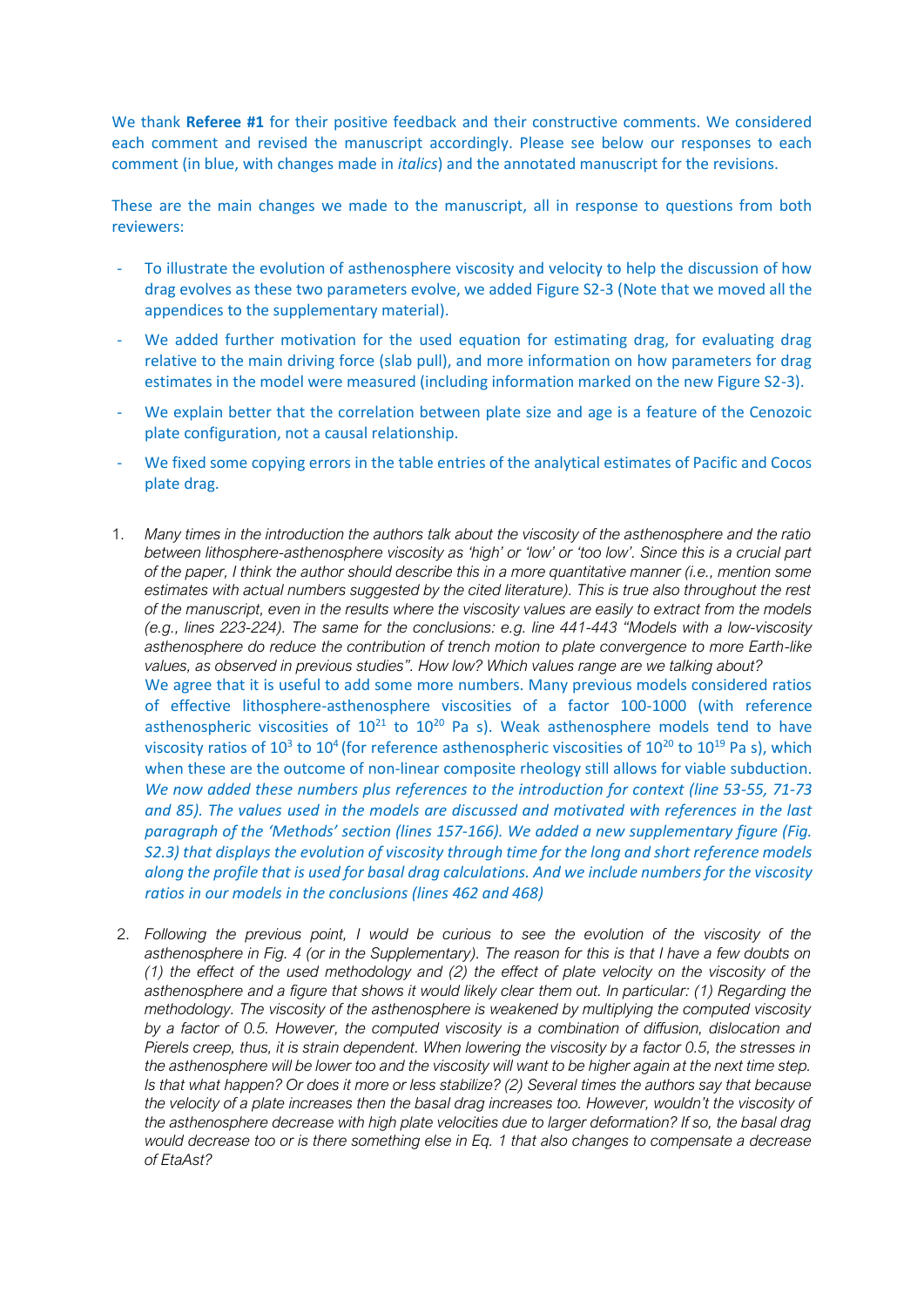- (1) Indeed, the viscosity is strain-rate dependent. The lowering of viscosity by a factor 0.5 leads to increased velocities. Increased velocities are associated with increased strain rate, and lead to a feedback that results in further lowering (rather than increasing) of viscosity. The net effect of the scaling is a reduction of viscosity by more than the applied scaling factor. *We write: "The compound effect of applying the 0.5 reduction factor and consequent strainrate weakening is an order of magnitude decrease in asthenospheric viscosity compared to the reference models."*
- (2) The viscosity of the asthenosphere will tend to decrease with higher velocity (if this leads to higher strain rates), reducing the basal drag. However, the direct effect of increased velocity is an increase in drag, which can dominate over the effect of the lowering of viscosity. This happens in the reference case short-plate models, around the time the plates reach 660 (t660), and in the weak asthenosphere long-plate models around t660. The two effect of increased velocity, direct and on viscosity, is also the reason that the plate velocity graph and the basal drag graph do not always show the same trends. *We now discuss this nonlinearity in our presentation of the reference models and added a graph showing the evolution of the viscosity and velocity to the supplementary material: "Note that due to the nonlinear feedbacks in the models, there are about 10 Myr right after the plates reach the ULMB where the short plate experiences a higher drag than the long plate. These relatively high drag values for the short plate are a consequence of the high velocities that the short plate attains in response to the initially significantly lower drag (Fig. S2.3)."*
- 3. *I do not fully understand the reasoning in the Discussion about the correlation between plate size and age at the trench (Fig. 8B). A larger plate would have ridges further away from trenches (e.g., Pacific vs. Cocos) and therefore more likely to have older lithosphere at trenches, could it not be 'that simple' without the need to use the basal drag as explanation?*

The correlation of size and age is an observation. Such a correlation might be expected if spreading rate is relatively constant. However, closer examination of the plate reconstruction reveals a more complex picture of changing spreading rates, subducting ridges, changing trench retreat rates and plate geometry that eventually determine plate size and trench age.

We use this observation to argue that larger plates tend to have a stronger driving force. Increased basal drag with increasing plate size can explain that larger plates are not observed to reach systematically higher velocities. This explanation only applies to the Cenozoic where plate size and age of the subducting plate are correlated.

*We changed some of the phrasing in the revised manuscript to make it clear these are separate observations. In the discussion we write:* "*A consequence of the observed correlation of average age at the trench and plate size is that plates with a stronger slab pull tend to also have larger surface area and hence a stronger resisting basal drag. This provides a mechanism that offsets the velocity-enhancing effect of larger driving forces of old plates, and could explain the observation that velocities of subducting plates on Earth, today and throughout the Cenozoic, do not increase with age but tend to be mostly stable around 8-10 cm/yr".* 

*We also write in the discussion: "Note that the relation between age and size is not a causal relationship, but a feature of the plate configuration that has dominated most of the Cenozoic. Early in the Cenozoic, there are several cases that deviate from the buffered velocity trend. At the start of the Cenozoic, much of the subduction surrounding the Pacific plate consumed relatively young lithosphere, even though the Pacific plate itself was already large in size (horizontally aligned points at the top of the area–age trend in Fig. 8b). Other early Cenozoic deviations include very high velocities of the last remnants of the Izanagi and Kula plates (points with area of about 2500<sup>2</sup> km<sup>2</sup> and velocities around 17 cm/yr in Fig. 8a) and low velocities of Farallon plate (area about 6000<sup>2</sup> km<sup>2</sup> in Fig. 8a)".* 

*In the conclusions, we reworded the last paragraph to*: *"Based upon an analysis of a Cenozoic plate motion reconstruction (Müller et al.,, 2016), we suggest that the reason that most plates move at velocities around 8-10 cm/yr is because the plate configuration during this era was such that plate size correlated with plate age at the trench, i.e., both driving and resisting forces*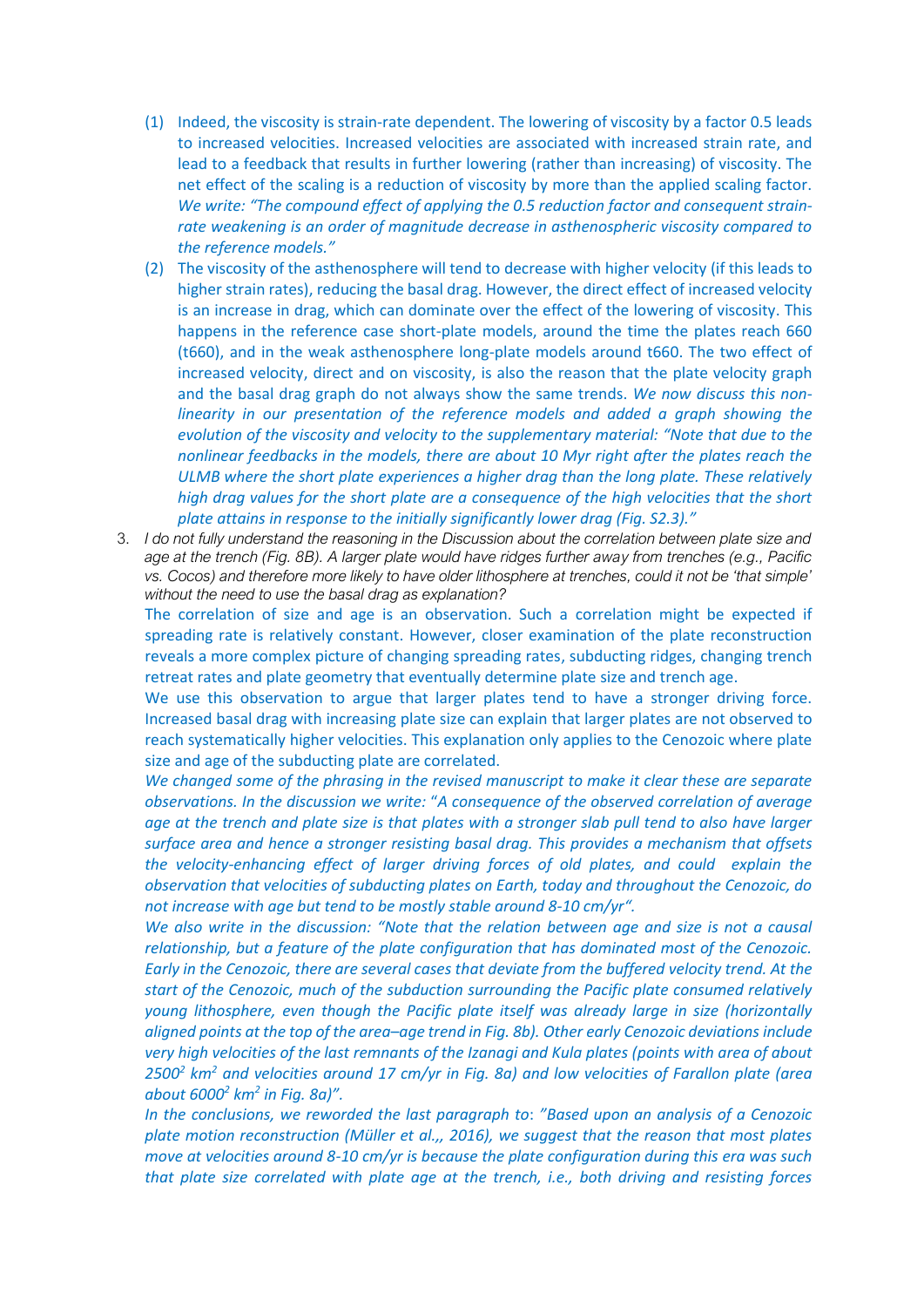*increased together. Note however, that this correlation between size and age is not causal and may not have existed in other times of Earth history. As a result, during the Cenozoic, the increase in basal drag more or less balanced the increase in plate velocity induced by increased slab pull with increasing age. Such co-variations between plate velocity, age and size should be considered in regional models of subduction systems"*

4. *The authors should discuss how their results and conclusions could be affected by viscous anisotropy? From Becker and Kawakatsu, GRL, 2011: "One of the major limitations of our study is that we only considered a few instantaneous flow examples for which the influence of anisotropy may overall be negligible. This only indirectly addresses more complex, evolving scenarios such as changes in plate motions, or plate boundary dynamics, where mechanical anisotropy may well be relevant." Viscous anisotropy has the potential to have an important effect when looking at plate velocities during the Cenozoic as the authors do here because changes in plate motion direction would change the orientation of the anisotropy and could contribute to change the asthenosphere viscosity (hence, basal drag). I understand that this cannot be included in the calculations, but I think it deserves to be mentioned and discussed.*

*We now clarify that other factors may contribute to viscosity when we introduce our choice of rheology in the methods: "We use a temperature-, pressure- and strain-rate dependent composite rheology, which naturally results in a lithosphere and asthenosphere. Other factors may contribute to the contrast between lithosphere and asthenosphere viscosity, e.g. hydration, partial melt and anisotropy (e.g., Hirth and Kohlstedt, 1996; Becker and Kawakatsu, 2011). Here, we consider diffusion and dislocation creep mechanisms, combined with a low-pressure yieldstress mechanism to approximate brittle failure and an approximation of Peierls low-temperature plasticity at high pressure (e.g. Čıžková et al., 2002; Garel et al., 2014). Equations and parameters ́ for the reference cases are as in Garel et al. 2014 and are given in Table S1.1. We vary parameters, as discussed below, to evaluate different relative lithosphere and asthenosphere viscosities."*

- 5. *I think the first paragraph of Conclusions belongs to the Discussion. Consider moving it there.* The first paragraph of the conclusions is a recap of the motivation for the study previously outlined in the introduction. We think it belongs in the conclusions section rather than the discussion section but hope that with our other clarifications of the introduction, discussion and conclusions this organisation makes more sense.
- 6. *Eq. 1 and 2. How is the lithosphere defined? Is it defined by the 1100 degC isotherm? Please specify it, since it matters for parameters like hLit, hAst, and Sslab. (I found the answer later on in the lines 144-145, but the authors might want to either repeat it or move it here where the variables of the equations are explained). At what depth is Sslab taken? And is it an horizontal section or perpendicular to the slab? Given the importance of these calculations for the study, I would suggest to have a figure*  with a schematic cartoon of a model showing where and how all the variables used in Eq. 1 and 2 are *taken. It could go in the main manuscript, in the supplementary material, or merged with Fig. 2.* The lithosphere is defined as the part of the model that is colder than 1100°C. This does mean the thickness of the lithosphere and asthenosphere evolves with time. It is mentioned in the 'Model set-up' section, on Figure 2 and in the caption for Figure 2.  $S_{slab}$  is calculated as the surface of a rectangle with one side the length of the slab (*as explained in lines 204-206*), and the other side the width of the slab, taken as a horizontal line across the slab at 220 km depth. *We now improved the description of the parameters of Eq. 1 and Eq. 2 in the revised manuscript and added a figure in the supplementary material (Figure S2.3) where we also mark where some of the key parameters were measured.*
- 7. *Table 1. Why is the slab pull force (and the basal drag) for the Cocos plate one order of magnitude larger than for the Pacific? Shouldn't it be the opposite? Please check your calculations. U is the plate velocity, what is deltaU (used in Eq.1)? S should be Splate (as referred to in the text). Is Vslab = Sslab\*Ltrench or Sslab\*Ltrench\*Wslab?*